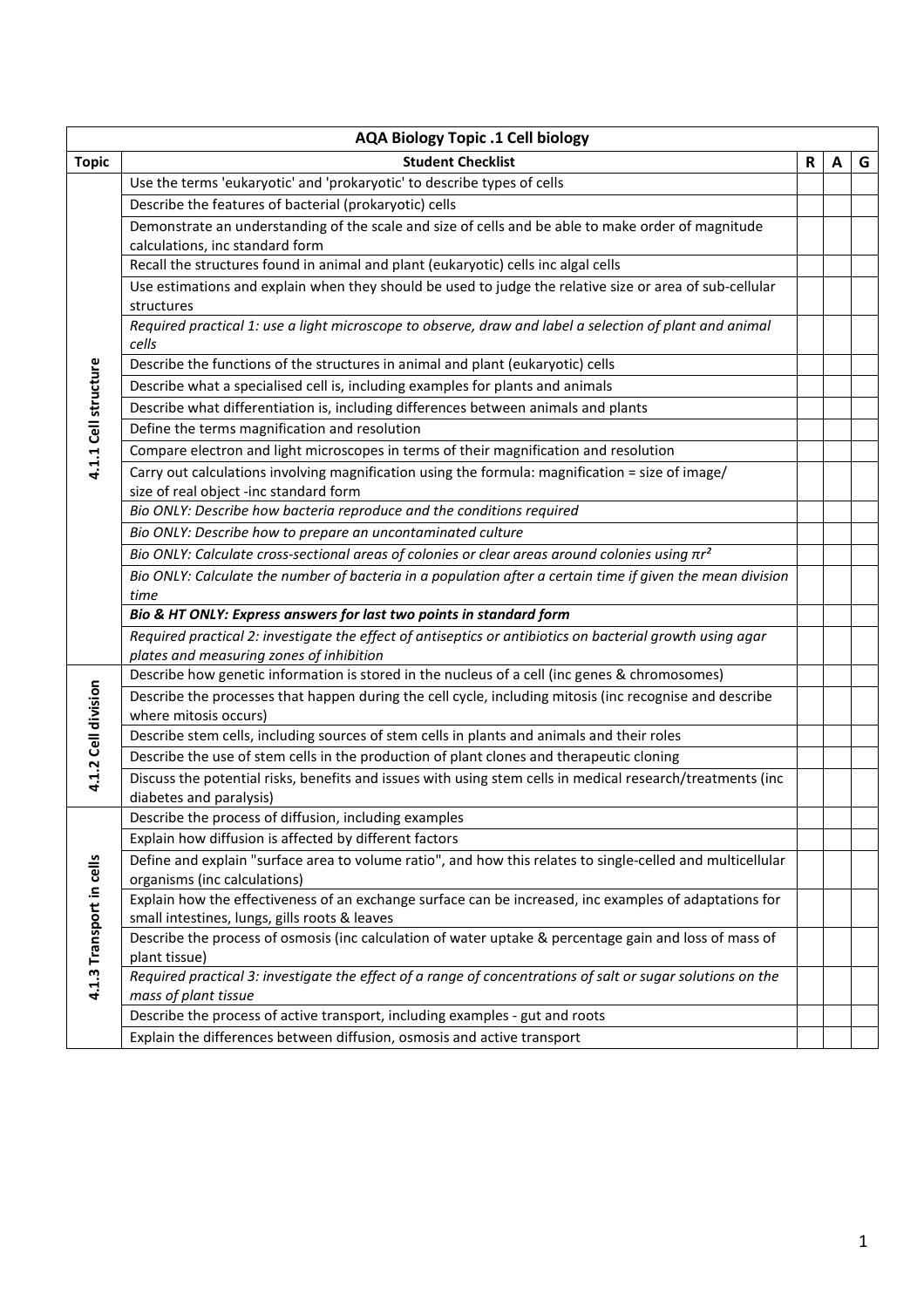| <b>AQA Biology.2 Organisation</b>                                                 |                                                                                                        |   |   |   |  |  |
|-----------------------------------------------------------------------------------|--------------------------------------------------------------------------------------------------------|---|---|---|--|--|
| <b>Topic</b>                                                                      | <b>Student Checklist</b>                                                                               | R | A | G |  |  |
|                                                                                   | Describe the levels of organisation within living organisms                                            |   |   |   |  |  |
|                                                                                   | Describe the digestive system and how it works as an organ system (from KS3)                           |   |   |   |  |  |
|                                                                                   | Describe basic features of enzymes (inc rate calculations for chemical reactions)                      |   |   |   |  |  |
|                                                                                   | Describe the lock and key theory as a model of enzyme action and explain how the shape a of the        |   |   |   |  |  |
|                                                                                   | active sites makes the enzyme specific                                                                 |   |   |   |  |  |
|                                                                                   | Explain the effect of temperature and pH on enzymes                                                    |   |   |   |  |  |
|                                                                                   | Describe the digestive enzymes, including their names, sites of production and actions                 |   |   |   |  |  |
|                                                                                   | Describe how the products of digestion are used                                                        |   |   |   |  |  |
|                                                                                   | Describe the features and functions of bile and state where it is produced and released from           |   |   |   |  |  |
|                                                                                   | Required practical 4: use qualitative reagents to test for a range of carbohydrates, lipids and        |   |   |   |  |  |
|                                                                                   | proteins                                                                                               |   |   |   |  |  |
|                                                                                   | Required practical 5: investigate the effect of pH on the rate of reaction of amylase enzyme           |   |   |   |  |  |
|                                                                                   | Describe the structure of the human heart and lungs (inc how lungs are adapted for gaseous             |   |   |   |  |  |
|                                                                                   | exchange)                                                                                              |   |   |   |  |  |
|                                                                                   | Explain how the heart moves blood around the body (inc role and position of the aorta, vena cava,      |   |   |   |  |  |
|                                                                                   | pulmonary artery & vein and coronary arteries)                                                         |   |   |   |  |  |
|                                                                                   | Explain how the natural resting heart rate is controlled and how irregularities can be corrected       |   |   |   |  |  |
|                                                                                   | Describe the structure and function of arteries, veins and capillaries                                 |   |   |   |  |  |
|                                                                                   | Use simple compound measures such as rate and carry out rate calculations for blood flow               |   |   |   |  |  |
|                                                                                   | Describe blood and identify its different components, inc identifying blood cells from                 |   |   |   |  |  |
|                                                                                   | photographs/diagrams                                                                                   |   |   |   |  |  |
| 4.2.1 Principles of organisation & 4.2.2 Animal tissues, organs and organ systems | Describe the functions of blood components, including adaptations to function                          |   |   |   |  |  |
|                                                                                   | Describe what happens in coronary heart disease and what statins are used for                          |   |   |   |  |  |
|                                                                                   | Describe and evaluate treatments for coronary heart disease and heart failure (inc drugs,              |   |   |   |  |  |
|                                                                                   | mechanical devices or transplant)                                                                      |   |   |   |  |  |
|                                                                                   | Recall that heart valves can become faulty and describe the consequences of this                       |   |   |   |  |  |
|                                                                                   | Describe how patients can be treated in the case of heart failure                                      |   |   |   |  |  |
|                                                                                   | Describe health and the explain causes of ill-health and the relationship between health and           |   |   |   |  |  |
|                                                                                   | disease                                                                                                |   |   |   |  |  |
|                                                                                   | Describe how different types of diseases may interact and translate disease incidence information      |   |   |   |  |  |
|                                                                                   | between graphical and numerical forms                                                                  |   |   |   |  |  |
|                                                                                   | Describe what risk factors are and give examples discussing human and financial costs of non-          |   |   |   |  |  |
|                                                                                   | communicable diseases at local, national and global levels                                             |   |   |   |  |  |
|                                                                                   | Describe what cancer is and explain the difference between benign and malignant tumours                |   |   |   |  |  |
|                                                                                   | Describe the known risk factors for cancer, including genetic and lifestyle risk factors               |   |   |   |  |  |
| 4.2.3 Plant tissues, organs<br>and system                                         | Describe plant tissues (epidermal, palisade mesophyll, spongy mesophyll, xylem, phloem and             |   |   |   |  |  |
|                                                                                   | meristem) and describe their functions                                                                 |   |   |   |  |  |
|                                                                                   | Explain how the structure of plant tissues are related to their function within the leaf (plant organ) |   |   |   |  |  |
|                                                                                   | inc stomata and guard cells                                                                            |   |   |   |  |  |
|                                                                                   | Recall the plant parts that form a plant organ system that transports substances around the plant      |   |   |   |  |  |
|                                                                                   | Explain how root hair cells, xylem and phloem are adapted to their functions                           |   |   |   |  |  |
|                                                                                   | Describe the process of transpiration and translocation including the role of the different plant      |   |   |   |  |  |
|                                                                                   | tissues                                                                                                |   |   |   |  |  |
|                                                                                   | Explain how the rate of transpiration can be affected by different factors (inc naming the factors)    |   |   |   |  |  |
|                                                                                   | Describe the role of stomata and guard cells in the control of gas exchange and water loss             |   |   |   |  |  |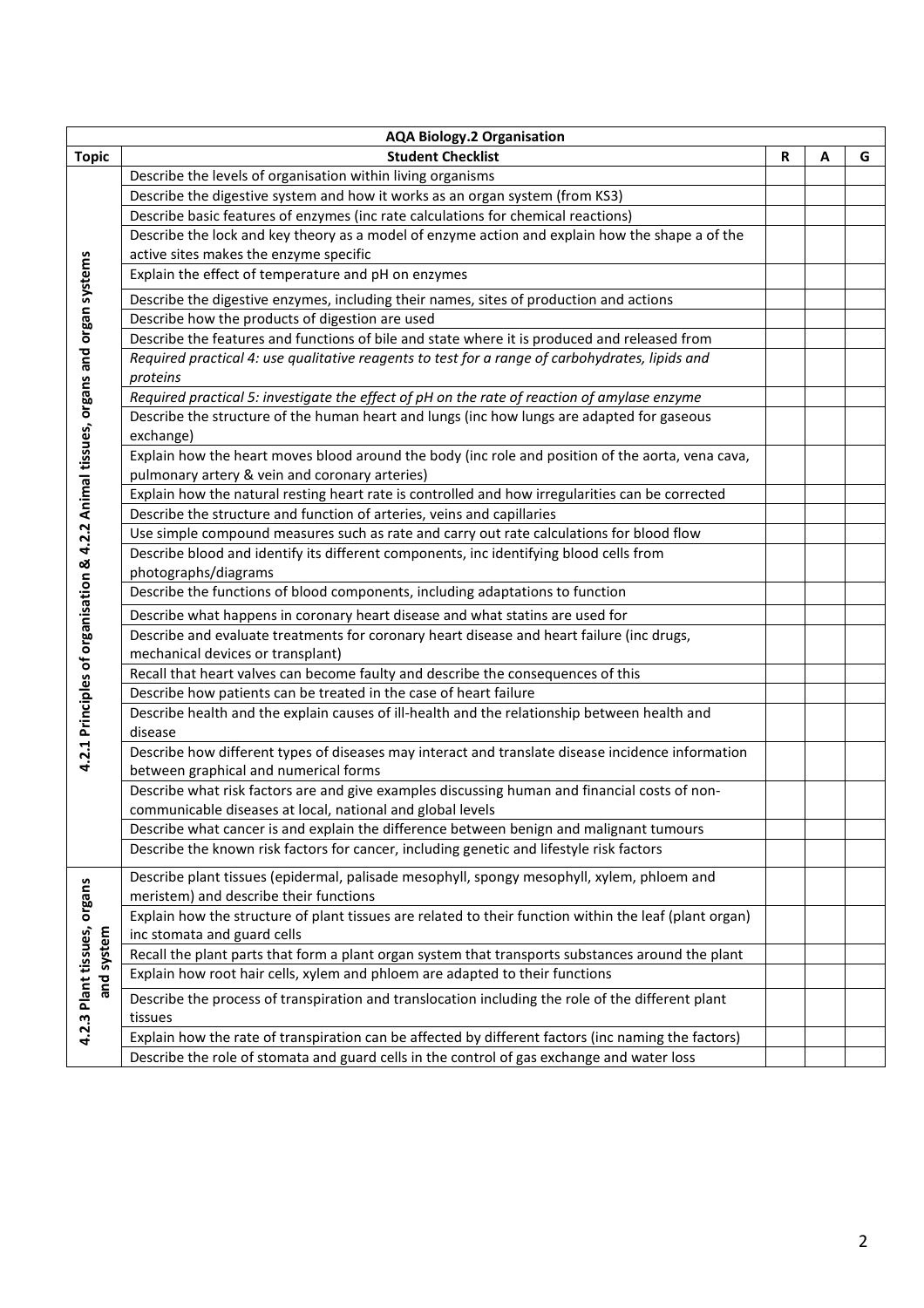| <b>AQA Biology 3 Infection and response</b> |                                                                                                                                                |   |   |   |
|---------------------------------------------|------------------------------------------------------------------------------------------------------------------------------------------------|---|---|---|
| <b>Topic</b>                                | <b>Student Checklist</b>                                                                                                                       | R | A | G |
|                                             | Explain what a pathogen is and how pathogens are spread (inc how viruses, bacteria, protists and fungi<br>are spread in animals and plants)    |   |   |   |
|                                             | Explain how pathogenic bacteria and viruses cause damage in the body                                                                           |   |   |   |
|                                             | Explain how the spread of diseases can be reduced or prevented                                                                                 |   |   |   |
|                                             | Describe measles, HIV and tobacco mosaic virus as examples of viral pathogens                                                                  |   |   |   |
|                                             | Describe salmonella food poisoning and gonorrhoea as examples of bacterial pathogens                                                           |   |   |   |
| 4.3.1 Communicable diseases                 | Describe the signs, transmission and treatment of rose black spot infection in plants as an example of<br>fungal pathogens                     |   |   |   |
|                                             | Describe the symptoms, transmission and control of malaria, including knowledge of the mosquito vector<br>as an example of a protists pathogen |   |   |   |
|                                             | Describe defences that stop pathogens entering the human body (inc skin, nose, trachea & windpipe,                                             |   |   |   |
|                                             | stomach)                                                                                                                                       |   |   |   |
|                                             | Recall the role of the immune system                                                                                                           |   |   |   |
|                                             | Describe how white blood cells destroy pathogens                                                                                               |   |   |   |
|                                             | Describe how vaccination works, including at the population level                                                                              |   |   |   |
|                                             | Explain how antibiotics and painkillers are used to treat diseases, including their limitations                                                |   |   |   |
|                                             | Describe how sources for drugs have changed over time and give some examples                                                                   |   |   |   |
|                                             | Describe how new drugs are tested, including pre-clinical testing and clinical trials (inc double blind trials<br>and placebos)                |   |   |   |
| 4.3.2 Monoclonal<br>antibodies              | Bio & HT ONLY: Describe what monoclonal antibodies are and why they are useful                                                                 |   |   |   |
|                                             | Bio & HT ONLY: Describe how monoclonal antibodies are produced                                                                                 |   |   |   |
|                                             | Bio & HT ONLY: Explain how monoclonal antibodies are used for diagnosis, research, chemical testing                                            |   |   |   |
|                                             | and disease treatments                                                                                                                         |   |   |   |
|                                             | Bio & HT ONLY: Evaluate the advantages and disadvantages of monoclonal antibodies (inc side effects)                                           |   |   |   |
|                                             | Bio & HT ONLY: Describe some observable signs of plant disease, and how plant diseases can be                                                  |   |   |   |
|                                             | identified                                                                                                                                     |   |   |   |
| Plant<br>4.3.3                              | Bio ONLY: Give examples of plant pathogens                                                                                                     |   |   |   |
|                                             | Bio ONLY: Give examples of plant ion deficiencies and their effects                                                                            |   |   |   |
|                                             | Bio ONLY: Describe physical, chemical and mechanical defence responses of plants                                                               |   |   |   |